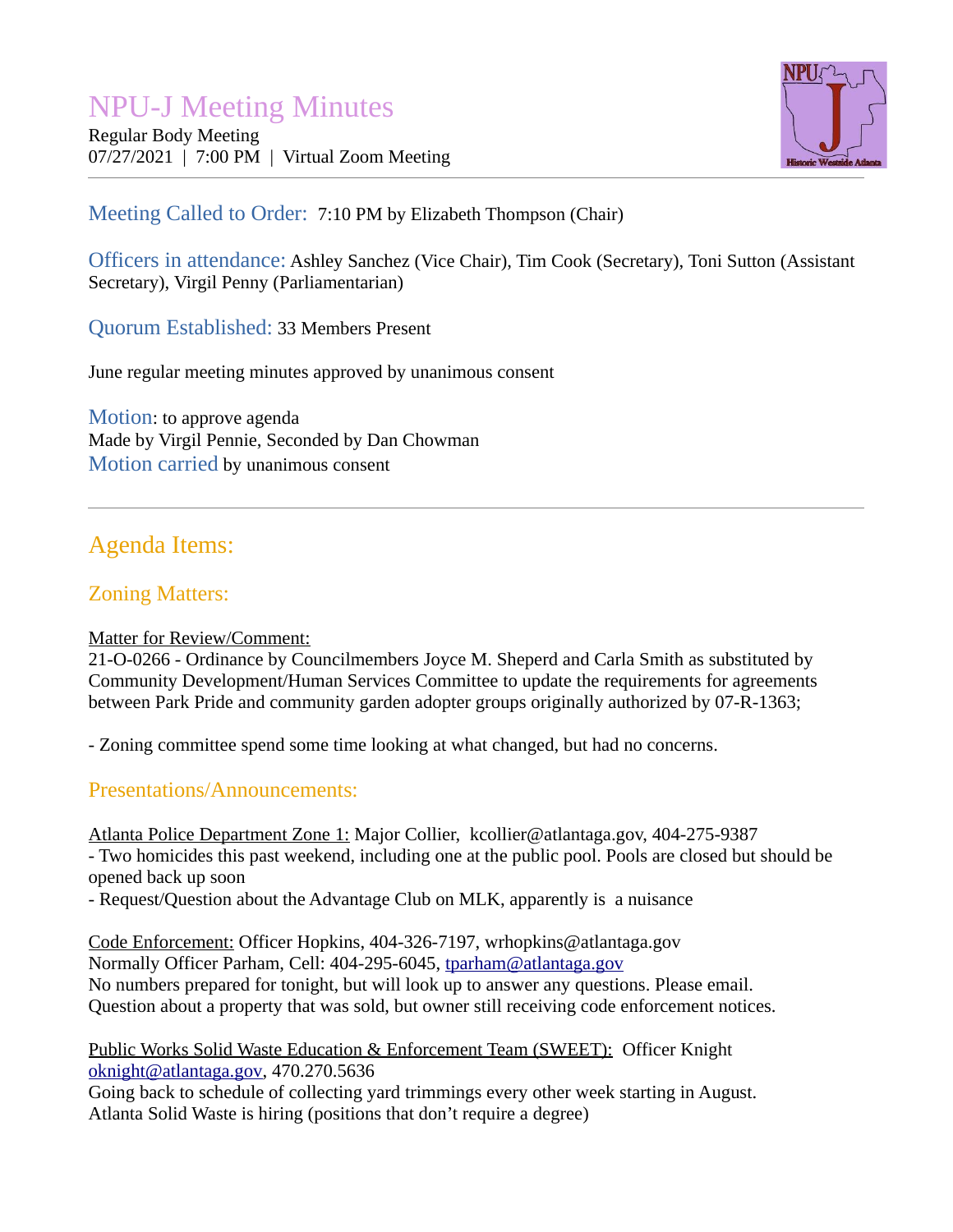Councilmember Brown's office: Vonda Malbrough, [ymalbrough@atlantaga.gov](mailto:ymalbrough@atlantaga.gov) or 470-829-4456 Aug.  $9<sup>th</sup>$  City hall, including city council, is back in person Question about CoA funding for rent assistance. Vonda didn't know but will follow up.

Councilmember Julian Bond's office: , Dana Dodds, 404-220-6770, Ddodds@atlantaga.gov Join Atlanta City Council members Natalyn Archbong & Michael Julian Bond for a free seminar Saturday, July 31 at 10 a.m. on the Fulton County property tax assessment appeal process

Fulton County Commissioner Hall's Office: Anita Harris, Director of Legislative and Community Affairs for Fulton County District 4, 404.312.6222 or [Anita.Harris@fultoncountyga.gov](mailto:Anita.Harris@fultoncountyga.gov) New proposed, lower millage rate of 9.33 (down from 9.76). Commissioners will vote Aug 18, could change rate. Property owners have until August  $5<sup>th</sup>$  to appeal tax assessment for bill. American Rescue Funds are starting to be used for food programs, small businesses, job training. Hall's office can provide a lot of resources. If neighborhoods need something, reach out.

Office of Senator Horacena Tate: [horacena.tate@senate.ga.gov](mailto:horacena.tate@senate.ga.gov) District Liaison: [sherryb92@gmail.com](mailto:sherryb92@gmail.com)

Redistricting meetings through the end of July. There will be a special session of state legislature to redraw maps.

Planner's Report: Chido Baker

Draft for the 2021 Comprehensive Development Plan is available online and at Libraries Upcoming NPU University courses, Bylaws Class July 29<sup>th</sup> 6pm visit www.npuatlanta.org/npuucatalog or call 404.546.0158.

Applications open for Atlanta Main Street Program until Aug. 15<sup>th</sup>. Up to \$20k grant available. Urban Enterprise Zone – Entity provides property tax abatement in target areas for jobs, affordable housing, etc. The state general assembly passed the legislation to allow the program to work. Atlanta Dept. City Planning is also preparing city legislation to green light the program. For info contact UEZ@atlantaga.gov

 Atlanta Beltline – Inga Kennedy for Whitney Fuller, Community Engage Manager, [Kwfuller@atlbeltline.org](mailto:Kwfuller@atlbeltline.org)

Shared graphic of NW Beltline trail alignment form Washington Park up to Howell station. Construction slated to begin next year.

Presentations, meeting recordings and upcoming meeting registrations available on <https://beltline.org/places-to-go/westside-trail-extension/>

Atlanta Land Trust - Karen Babino

Trust monthly community information session is Saturday, August 14, 2020 from 10a-1130a. Pls register on Eventbrite link:

<https://www.eventbrite.com/e/virtual-community-information-session-registration-159153350957> ALT Home for Sale in Grove Park:

<https://atlantalandtrust.org/wp-content/uploads/2020/10/900-North-Eugenia-Place-4.pdf>

Presentations:

none